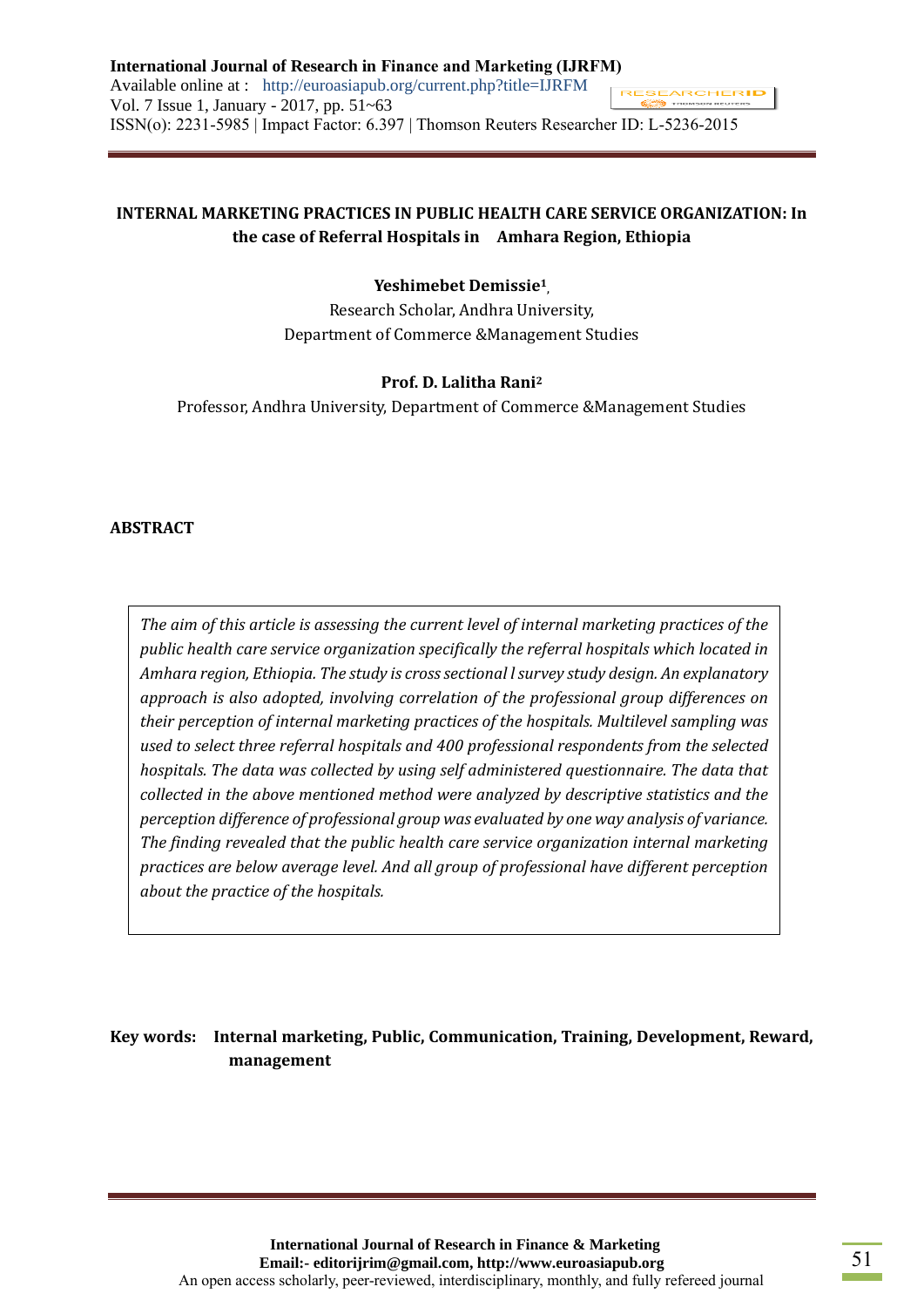## **Introduction**

The age of service as a separate sector is short comparing to life of agriculture and industrial sector. Service sector development goes through the development of the country. Hence marketing in its modern form first took root in those manufacturing and Agriculture sectors. Today, service sector become cover the significant share of a countries' economy in terms of GDP and employment. World Bank statistics show that service sector coverage becomes in progress both in developing and developed countries, For instance in many Latin American and Caribbean nations the service sector accounts for more than half the gross national product (GNP) and employs more than half the labor force. In Ethiopia, out of the total 10.3% GDP growth of half 5.3% contributed from the service sector World Bank(2015).

In the public sector much of the marketing related activity is concerned with the satisfaction of customers despite the fact that frequently there is no direct or even indirect form of competition (Walsh, 1994).He also stated that as management has grown in the public sector, that marketing has begun to attract more general attention, and to be considered in relation to core public services, such as health and education.

Traditional view of marketing focused on external customer rather than paying attention to the organization employees. Many scholars (Lewis (2005); Aburoub, Hersh & adwan(2011))believed that the contribution of people in service organization is vital; however, the internal customer (employee) recognition is understated in developing countries' service delivery organization. According to Barzoki & Ghujali **(**2013) employee need and its satisfaction is a means of the improvement of service quality and bases of the overall marketing as well as organization success. Chi.et.al (2008) also stated that in order to achieve organizational performance, the employees should be searching for improvement and motivational method. Some scholars for instance (Gronroos,2001; Rafiq & Ahmed, 2000) agreed that internal marketing have perspective of human resource management's activities, attract, select, train, encourage, and award in order to achieve the goal of customer-orientated marketing with service consciousness. In other side (Conduit & Mavondo, 2001; Hult et al., 2000; Lings, 2004) argued that internal marketing is integral activities of different departments and they stated that Internal marketing using total quality management concept, in different department emphasizing the management of internal procedures and the quality of service transmission, as well as treating employees as both suppliers and consumers.

Public Service provider organizations in Ethiopia have lead by customer focused strategy. But, many customers have complained about the quality of public service including health service. For instance Potluri and Mangnale(2010) identified that in the case of Ethiopian service sector employees have significant gap in terms of communication, service knowledge, interaction and problem solving ability. It shows that many of public service provider organization including health service which operates in Ethiopia have not given appropriate attention for the issue of employees and the issue is limited on the department of human resource management. Human power is the backbone for the provision of quality health care for the population and high level of professional satisfaction among health workers earns high dividends such as higher

worker force retention and patients satisfaction (Alemshet et.al 2011).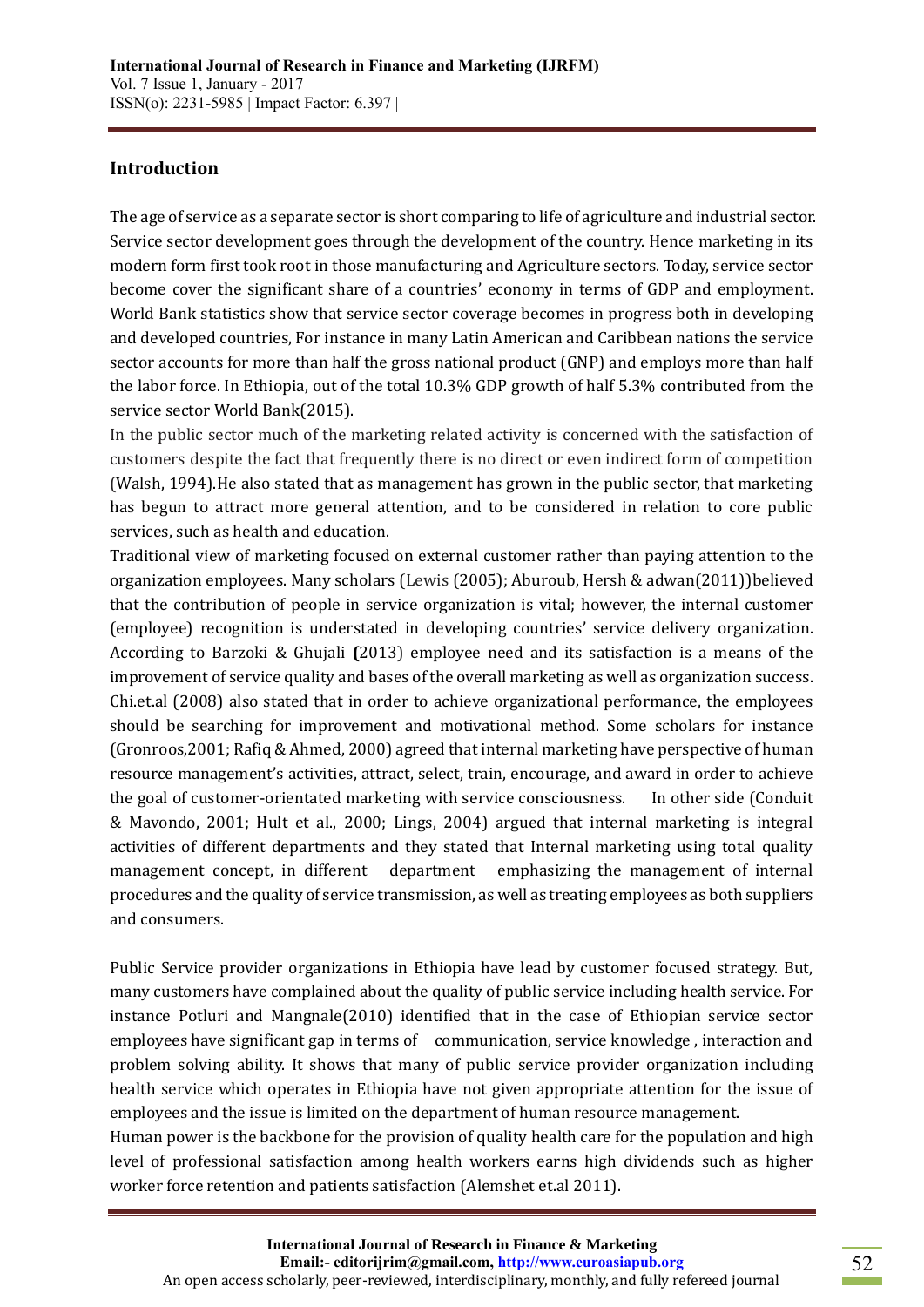Despite major progresses have been made to improve the health status of the population in the last one and half decades, Ethiopia's population still faces a high rate and the health problem. The public health care provided by provider organizations suffered by shortage of skilled professionals ,weak referral system at health centre levels, lack of inadequate availability of biomedical equipment, and under financing. Furthermore, in most of public service organizations including the health care service, the issue of employees is the task of human resource management department. Therefore Job satisfaction of employees understated, most employees have not interest to be concerned for the customer need. Hence they bypass this organization and go to traditional health treatments or private owned health service organization. Furthermore, there is limited amount of knowledge about public service marketing in general internal marketing in particular. By considering this gap the aim of this study is examining the level of internal marketing practices and evaluates its impact on employee job satisfaction, customer orientation and influences on service quality improvement.

## **Objectives**

- To examine the level of internal marketing practice prevailing in public health service organizations/referral Hospitals
- To evaluate the perception differences about internal marketing practices among different group of professionals.

## **Literature Review**

## **Internal Marketing**

Internal marketing was first emerged in the literature of services marketing and then in service management and relationship marketing (Voima, 2000). According to Berry (1981) before the mature growth of the literature related to internal marketing little organization applied the concepts in their operation. However, they didn't give the term internal marketing Sasser and Arbeit's present about the concept in their article they wrote in 1976. When we see the evolution of the concept starts the implementation of internal marketing as a solution to the problem of inconsistent service delivery.

The thinking underlying internal marketing is that employees are viewed as internal customers and jobs as internal products. Job products must attract, develop and motivate employees thereby satisfying the needs and wants of these internal customers while addressing the overall objectives of the organization (Berry, 1981; Berry and Parasuraman, 1991. The successful service company must first sell the job to employees before it can sell its services to customers (Sasser, 1976)

Tansuhaj et al (1988) stated that in services marketing, the employee plays a central role in attracting, building and maintaining relationships with customers. The recognition of the central role of employees in service marketing has given rise to "internal marketing" programs strongly oriented to employee development. Employees who are satisfied will most likely have positive attitude towards work and excellent performance as it leads to greater attraction and retention of the best employees, which in turn significantly enhance the ability of the organization to deliver higher quality service to external customers (Berry, 1981, Berry and Parasuraman, 1991).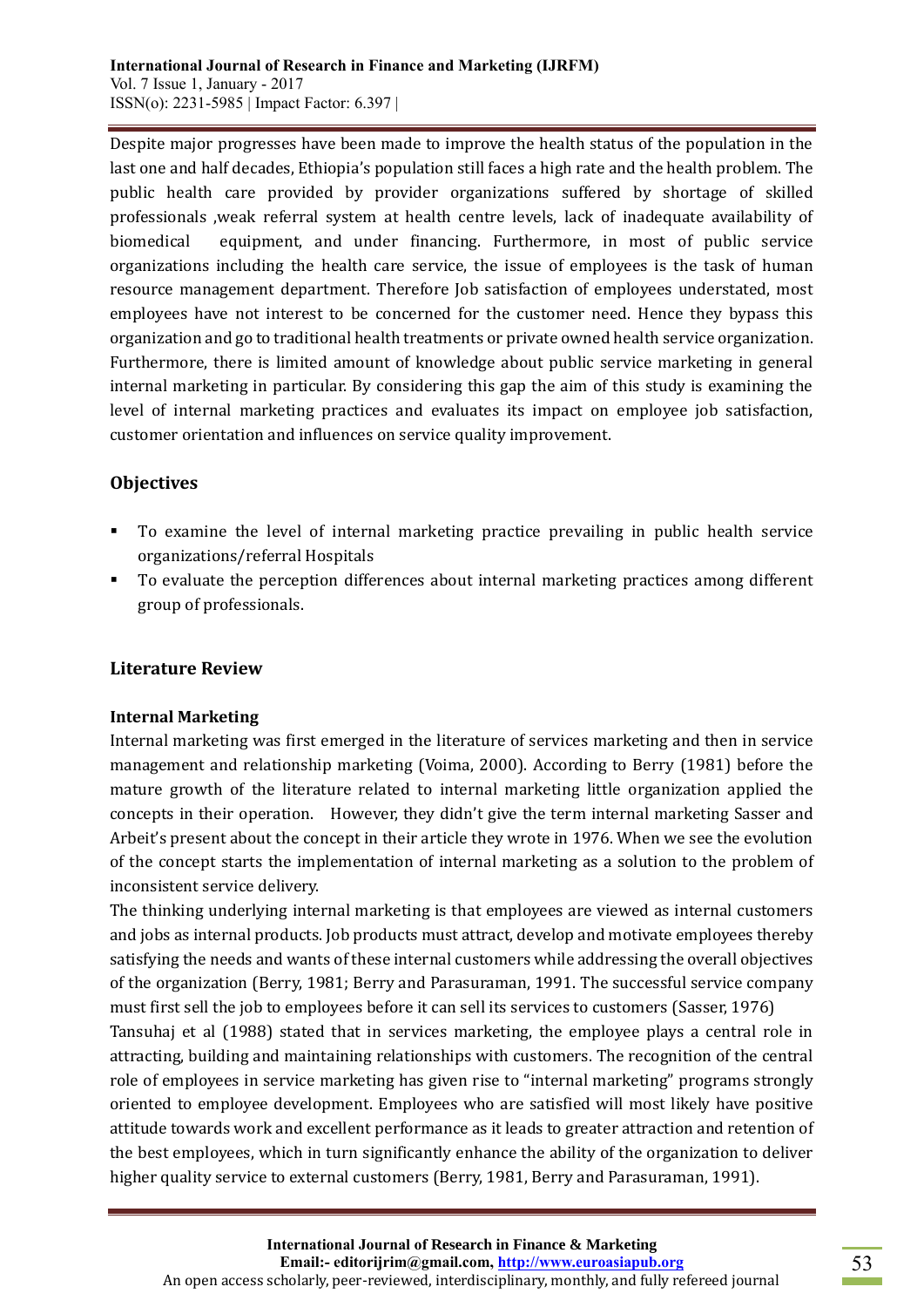Human resource is imperative resource of the organization in general specifically the service organization in particular. Hence recognition of the importance and appropriate use of this resource is the key factors for their success. As cited by Anosike & Ahmed (2009); Arthur 1994; Heskett, et al 1997; Tsui, et al 1997 stated that the appropriate use of people enhances organizational effectiveness.

### **Hypothesis**

- H1. Professionals significantly differ in their perception about internal marketing practices in the Hospitals.
- H1a. Professionals significantly differ in their perception about internal communication practices of the Hospitals
- H1b. Professionals significantly differ in their perception about training practices of the Hospitals
- H1c. Professionals significantly differ in their perception about human resource development practices of the Hospitals
- H1d. Professionals significantly differ in their perception about reward related practice of the Hospitals
- H1e. Professionals significantly differ in their perception about the management support of the Hospitals.

## **Method**

### **Research design**

This study adopted Cross-sectional survey study design. An explanatory approach is also adopted, involving correlation analysis, to explain the relationship between the categorical group influences on the perception of professionals about the internal marketing practices of the hospitals.

The study involved self administered questionnaire for professional personnel employed from three referral hospitals. The survey took place in the Amhara region referral hospitals. A number of health centers and health posts are also present in the regional state the human resource number and professional composition are not sufficient to the study.

## **Sample and Sampling techniques**

A multi-stage sampling plan was used to select study area and respondents. Convenient sampling was employed for selecting the research sites referral hospitals while simple random sampling techniques were used for selecting the respondents among the professional employees of the selected hospitals. The sample size for professional respondents from each hospital was determined by using Taro Yamane's (1973) formula from the given population by taking into accounts 0.05 (5%) standard error or significant level.

## $S = N/(1 + Ne^2)$

Where, **S**=sample size

**N**= population size

## **e**= significance level or error of sampling

The total of 400 respondents selected from the total 1364 professional stuff by considering 30% non responded rate because of the respondents work load and other characteristics of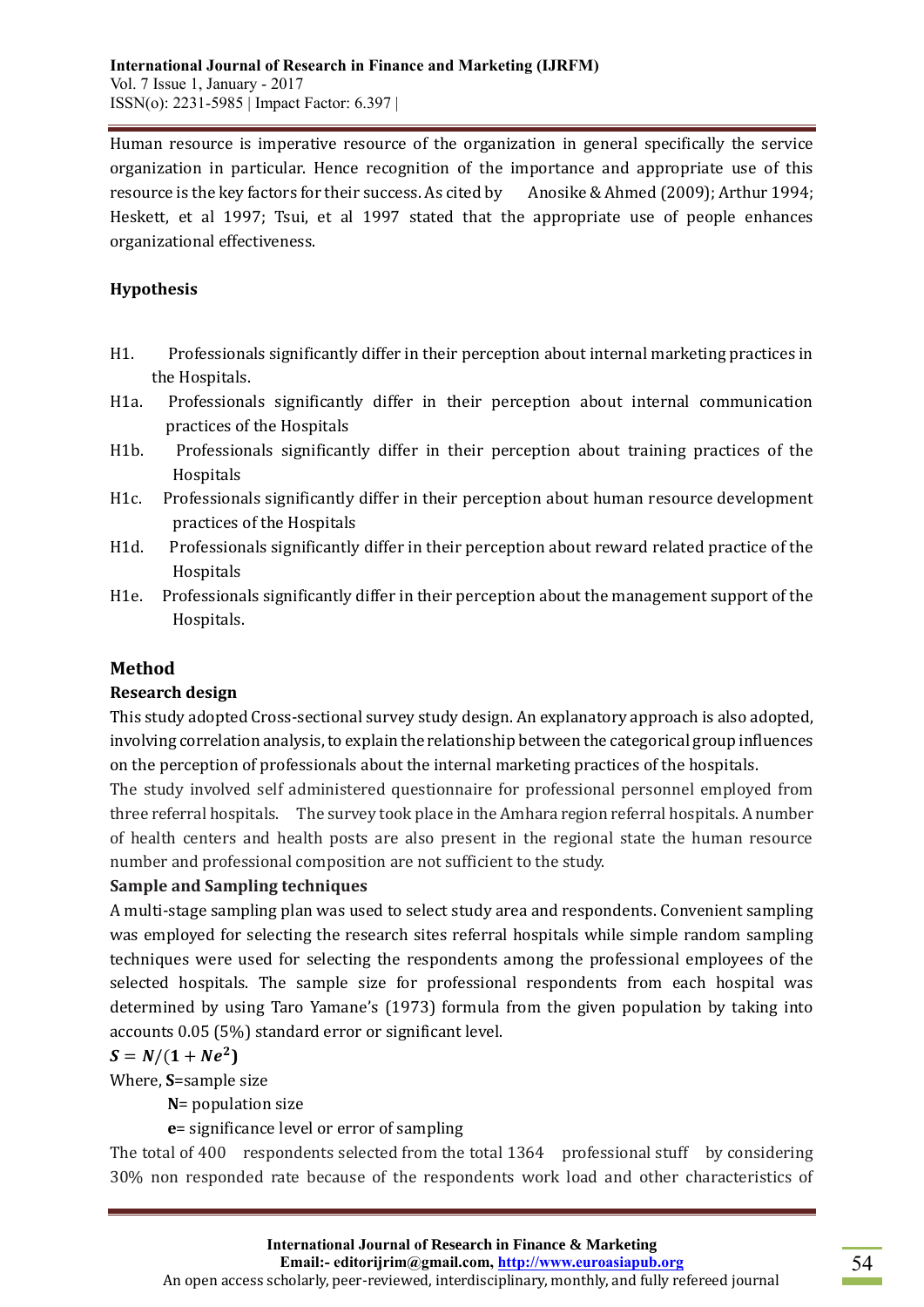professional respondents. After deciding the total sample size proportionally distributed for three conveniently selected hospitals.

| Name of hospitals               |          |     | Total population |     |                   | Sample size |     |
|---------------------------------|----------|-----|------------------|-----|-------------------|-------------|-----|
| Gondor                          | Teaching | and | Referral         | 502 | (excluded         | teaching    | 147 |
| Hospital                        |          |     |                  |     | service provider) |             |     |
| Felege Hiywot Referral Hospital |          |     | 523              |     |                   | 153         |     |
| Debire                          | Markos   |     | Zonal Referral   | 339 |                   |             | 100 |
| hospital                        |          |     |                  |     |                   |             |     |

### **Table 1: Population and Sample size**

Source: Human resource department of each hospital.

### **Method of Data Analysis**

The data that collected from professionals by self administered questionnaire were analyzed by descriptive statistics to assess the current level of practices of the hospitals. Confirmatory analysis was employed to evaluate the validity and reliability of the data and to check how much the selected construct (elements of internal marketing) measured Internal marketing of the organization and each variables measure constructs. One way ANOVA also applied to measure the perceptual difference that happened among different group of professionals (Physician, Nurses, laboratory technician and pharmacists) about the implementation of internal marketing practices in the hospital.

## **Analysis and Discussion**

This research used survey methodology to gain an understanding of how much internal marketing practiced in the public health service organization and evaluated the perception difference that have among the group of professional employees.

For this study 392 questionnaire were collected from the three hospitals' professionals. 24 of them rejected because of missing value. This makes the response rate of the study 92% .The questionnaire were consisted 44 items for internal marketing measurement. Based on the reliability test of the data to measure internal marketing practice constructs 33 items (9 item for internal communication,8 items for measuring training program,7 items for human resource development program,5 for measuring reward system and 6 for measuring the senior management support of the hospital) were selected.. For measuring the impact of employees group difference on their perception the employees categorizes in to four groups.

## **Reliability**

Reliability of the data was assessed by using Cronbach alpha test and inter item reliability by using SPSS 20. According to Nunnally & Bernstien 1994 the data is reliable when the alpha result exceeded than 0.7. As table shown that the items that designed to measure the five components of internal marketing which are (Communication, training. Human resource development and senior management support) are reliable the alpha result is 0.852, 0.948, 0.839, 0.815 and 0.855respectively. The item to total correlation result of each item in reliable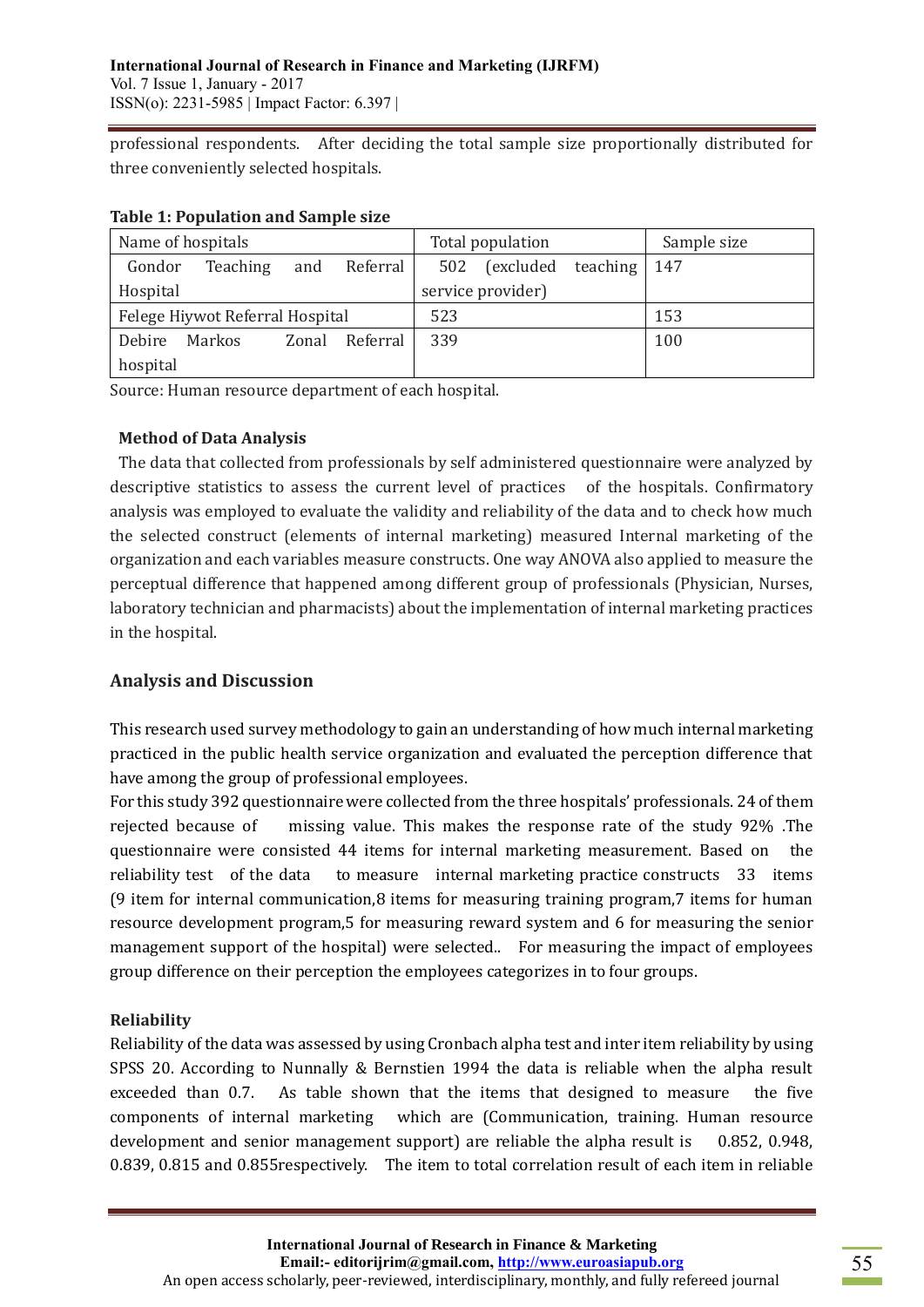data above the threshold point 0.30 Nunnally and Bernstein (1994). Hence the item to total correlation of this data is above the threshold point.

### **Demographic characteristics of the respondents**

The subject of this study was the health service professionals. The majority 59.2% of the respondents are male the remaining 40.8% participants are females. Concerning the age group of the respondents' majority of them lies on age group of 21-30 following to this 18.1% of them are between the age group of 31-40 and the remaining 9.4% are in the age group of above 40. Majority of participants 49.7% were nurses, next to this 19.7% of the respondents were laboratory technicians and the reaming 17.8% and 12.8% of respondents were physicians and pharmacists respectively. With regards to educational status of respondents majority 70% of them have first degree from the university, following this 18.3% have attended college TVET level Trainings the reaming 11.7% hold second degree. Concerning the work experiences majority 45.3% spent from1-5 years in the same professional work; following to this near to one-fourth 24.7% of the respondents had worked in the same profession for 5-10 years the remaining 17.8% and 12.2% were spent less one year and greater than 10 years on the same professional work. With regard to the poison in the work place majority 96.9% involves as an expert only 3.1% involve in the management position.

## **Internal marketing practices of the hospital (Descriptive Analysis)**

The respondent's perception was obtained through five-point (1-5) Likert scale questionnaire, where scale 1 signifies strongly disagrees and scale 5 shows strongly agree. The rating 'very high' denotes score of 4.0 and above, 'average' denotes score below 4.0 up to 3.0, and 'poor' or low denotes score below 3.0.

|    |                                                      |      |       | Strongly dis agree |               | Strongly | &<br>agree    |
|----|------------------------------------------------------|------|-------|--------------------|---------------|----------|---------------|
| No | <b>Items</b>                                         | Mean | S.d   |                    | &Disagree     |          |               |
|    | <b>Internal Communication</b><br>0.852<br>$\alpha =$ |      |       | N                  | $\frac{0}{0}$ | N        | $\frac{0}{0}$ |
| 1  | Identification of each employee needs                | 2.09 | 1.158 | 251                | 69.7          | 41       | 11.4          |
| 2  | inter department communication                       | 2.95 | 1.185 | 145                | 40.3          | 156      | 43.3          |
|    | I report my unit activity<br>and customer relation   |      |       |                    |               |          |               |
| 3  | in regular meeting                                   | 2.88 | 1.273 | 152                | 42.2          | 147      | 40.8          |
| 4  | I can get information about the hospital easily      | 3.16 | 1.227 | 117                | 32.5          | 175      | 48.6          |
| 5  | Two way communication of mgt with employee           | 2.76 | 1.259 | 165                | 45.8          | 134      | 37.2          |
| 6  | I got my job description in different way            | 3.04 | 1.339 | 137                | 38.1          | 171      | 47.5          |
|    | The<br>management<br>interpersonal<br>encourage      |      |       |                    |               |          |               |
| 7  | communication                                        | 2.86 | 1.216 | 148                | 41.1          | 135      | 37.5          |
| 8  | the hospital mission and vision<br>I understand      | 3.51 | 1.087 | 69                 | 19.2          | 220      | 61.1          |
|    | My supervisor inform me about<br>before making       |      |       |                    |               |          |               |
| 9  | any change                                           | 2.81 | 1.272 | 160                | 44.4          | 133      | 36.9          |
|    | <b>Grand mean</b>                                    | 2.89 |       |                    |               |          |               |

### **Table 1. Internal communication**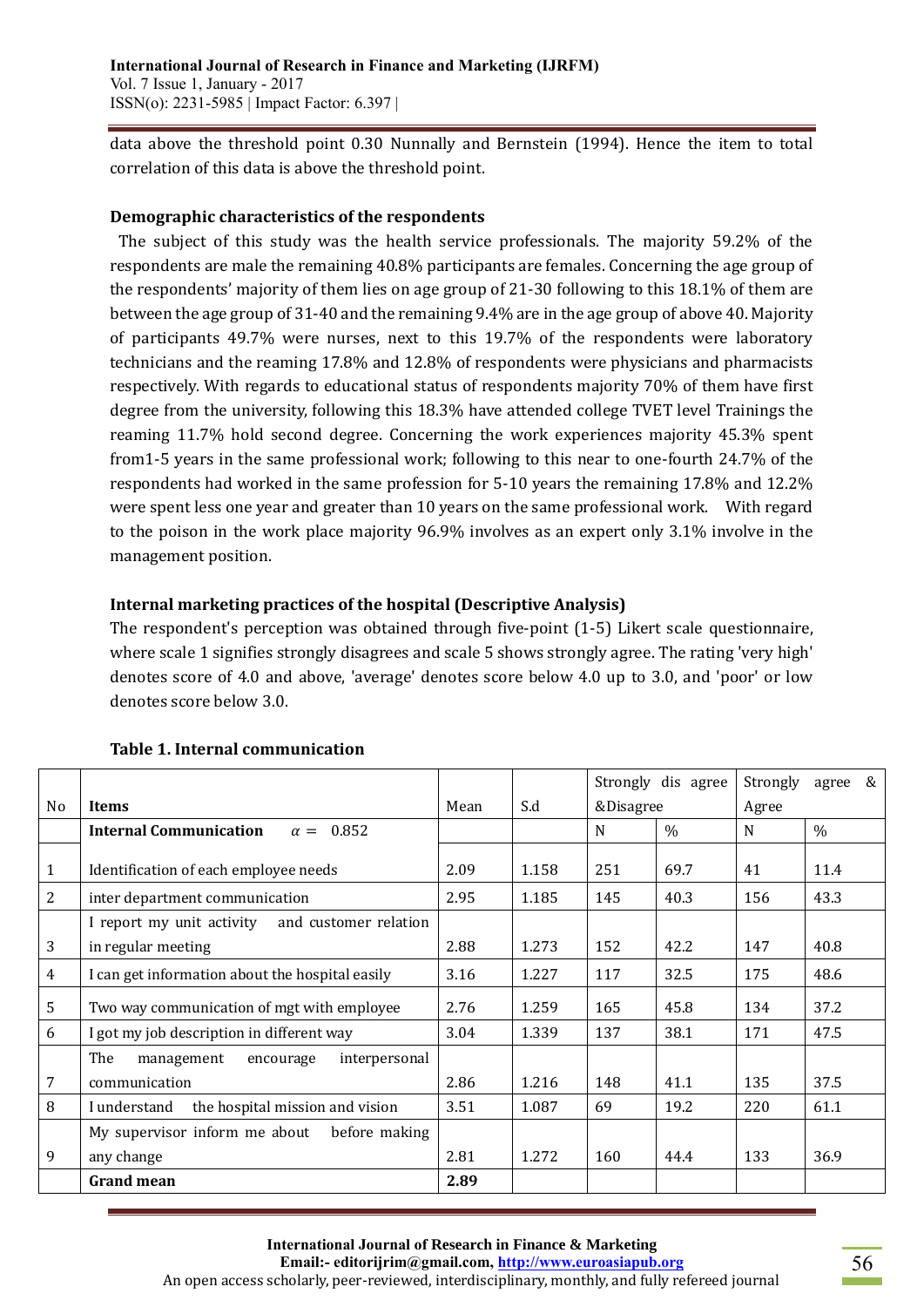#### Source: Survey 2016

Table 2, shows the descriptive statistics of the perception of professional workers about the internal communication practices of the hospitals. From table 2, it can be seen that professionals' slightly agree above average level (the mean value 3.16, 3.04 and 3.51) only the three items of internal communication practices of the hospitals in terms of making information easily accessible for the employees, describing the employee job description by different media for them and informing the employees about mission and vision of the hospital respectively. The respondents agree below average level about most of internal communication practices items. The mean value these items ranges from 2.04- 2.95. Generally, it can be seen from table 1, that the extent of practice of internal communication in the hospitals was below average with mean values of 2.89.

|    |                                                                  |      |       | Strongly |           | Strongly |      |
|----|------------------------------------------------------------------|------|-------|----------|-----------|----------|------|
|    |                                                                  |      |       |          | dis agree | agree    | &    |
| No | <b>Items</b>                                                     | Mean | S.d   |          | &Disagree | Agree    |      |
|    | $\alpha = 0.948$<br><b>Training</b>                              |      |       |          |           |          |      |
|    |                                                                  |      |       |          |           |          |      |
| 14 | The hospital facilitate sufficient training                      | 1.79 | 1.062 | 264      | 73.3      | 32       | 8.9  |
| 15 | The training facilitate by hospital fit to employees' needs      | 1.91 | 1.082 | 270      | 75.0      | 39       | 10.8 |
| 16 | The training give<br>me new skill and knowledge                  | 2.14 | 1.195 | 238      | 66.1      | 65       | 18.1 |
|    | Trainings facilitated by the hospital help me to improve ability |      |       |          |           |          |      |
| 17 | to do my job                                                     | 2.21 | 1.181 | 227      | 63.1      | 67       | 18.6 |
|    | The training program conducted by the hospital helps me to       |      |       |          |           |          |      |
| 18 | be familiar to the emerged technology in the health service      | 2.06 | 1.151 | 247      | 68.6      | 49       | 13.6 |
|    | The hospital conducted training sessions that helps me to        |      |       |          |           |          |      |
| 19 | understand current and future clients<br>needs                   | 2.14 | 1.141 | 239      | 66.4      | 59       | 16.4 |
|    | The hospital arranges the off the job training outside the work  |      |       |          |           |          |      |
| 20 | environment                                                      | 2.04 | 1.148 | 253      | 70.3      | 52       | 14.4 |
|    | <b>Grand mean</b>                                                | 2.04 |       |          |           |          |      |

#### **Table 3 . Training**

Table 3, has shown that training related practices of the hospital. This table shows that the hospitals give less attention for this practice. The mean value indicated between the range of 1.79 and 2.21 with the standard deviation range of 1.062-1,182 these shown that the homogeneity of the respondents perception in regard to training activities of the hospital. The grand mean (2.04) of seven items of training related activities also shown the hospital have given low level attention for the training.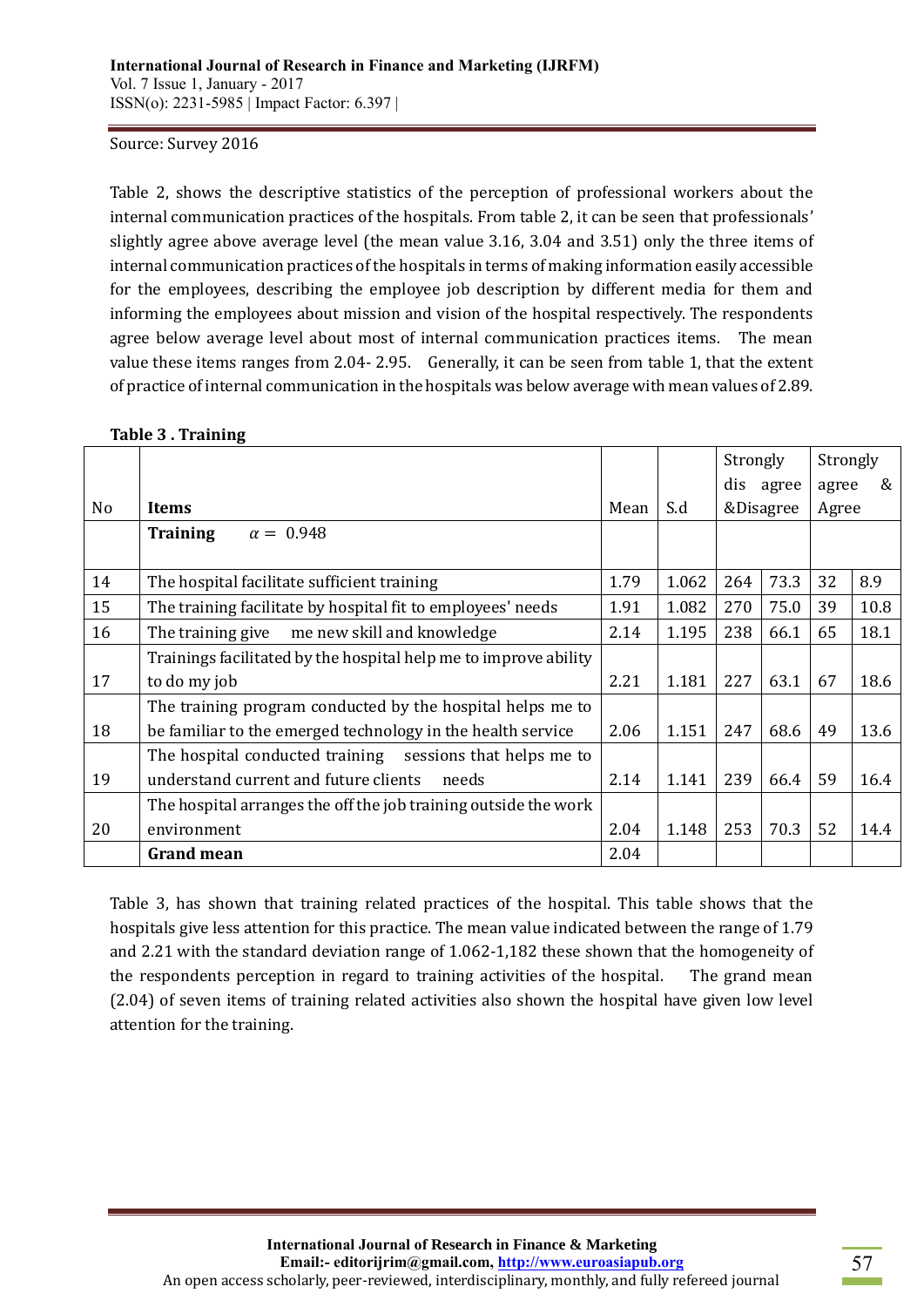|                |                                                              |      |       | Sdtrongly disagree |               | Strongly agree |      |
|----------------|--------------------------------------------------------------|------|-------|--------------------|---------------|----------------|------|
| N              | <b>Items</b>                                                 | Mean | Sd    | &disagree          |               | &agree         |      |
| $\mathbf{0}$ . | Human Resource Development $\alpha = 0.839$                  |      |       | N                  | $\frac{0}{0}$ | $\theta$       | 0.0  |
|                | The hospital has well organized<br>employees' career         |      |       |                    |               |                |      |
| 22             | development plan                                             | 2.83 | 1.186 | 137                | 38.1          | 124            | 34.4 |
|                | The<br>hospital<br>the<br>human<br>integrates<br>resource    |      |       |                    |               |                |      |
| 23             | development to organizational objectives                     | 2.71 | 1.101 | 151                | 41.9          | 98             | 27.2 |
|                | The hospital clearly identified career path for the          |      |       |                    |               |                |      |
| 25             | professionals                                                | 3.02 | 1.188 | 108                | 30.0          | 147            | 40.8 |
|                | Skill and knowledge development of employees are<br>an       |      |       |                    |               |                |      |
| 27             | ongoing process in our hospital                              | 2.58 | 1.406 | 189                | 52.5          | 99             | 27.5 |
|                | have sufficient skill to utilize different biomedical<br>I   |      |       |                    |               |                |      |
| 28             | available in the hospital<br>instruments                     | 2.91 | 1.299 | 149                | 41.4          | 148            | 41.1 |
|                | The hospital HR Development plan meet with my personal       |      |       |                    |               |                |      |
| 29             | need                                                         | 2.43 | 1.161 | 195                | 54.2          | 64             | 17.8 |
|                | I am given the chance to try out the skill obtained from the |      |       |                    |               |                |      |
| 30             | immediately<br>training                                      | 2.69 | 1.379 | 167                | 46.4          | 89             | 24.7 |
|                | <b>Grand mean</b>                                            | 2.73 |       |                    |               |                |      |

#### **Table 3. Human resource development program**

Concerning to the human resource development program Table 3. Stated that the employees have least agreement about most of activities related to human resource development. The mean value of the response for the hospital employees' career plan is (2.83) with it is below average with the standard deviation of 1.186 it shown the homogeneity of the respondents in the three hospital. Not only this the respondents have lower agreement about the integration of human resource development objective with the entire organization objective, the progressiveness of employees' skills and knowledge development and the hospital human resource development plan match with individual employees need were below average the mean value were 2.71, 2.58 and 2.43 respectively with the standard deviation of 1.101 to 1.161 it shown that the similarity or have low variation in their perception. The only item which was the employees' were agreed slightly above average was the hospitals were clearly identify career path for the professional with the mean value of 3.02 and standard deviation of 1.188.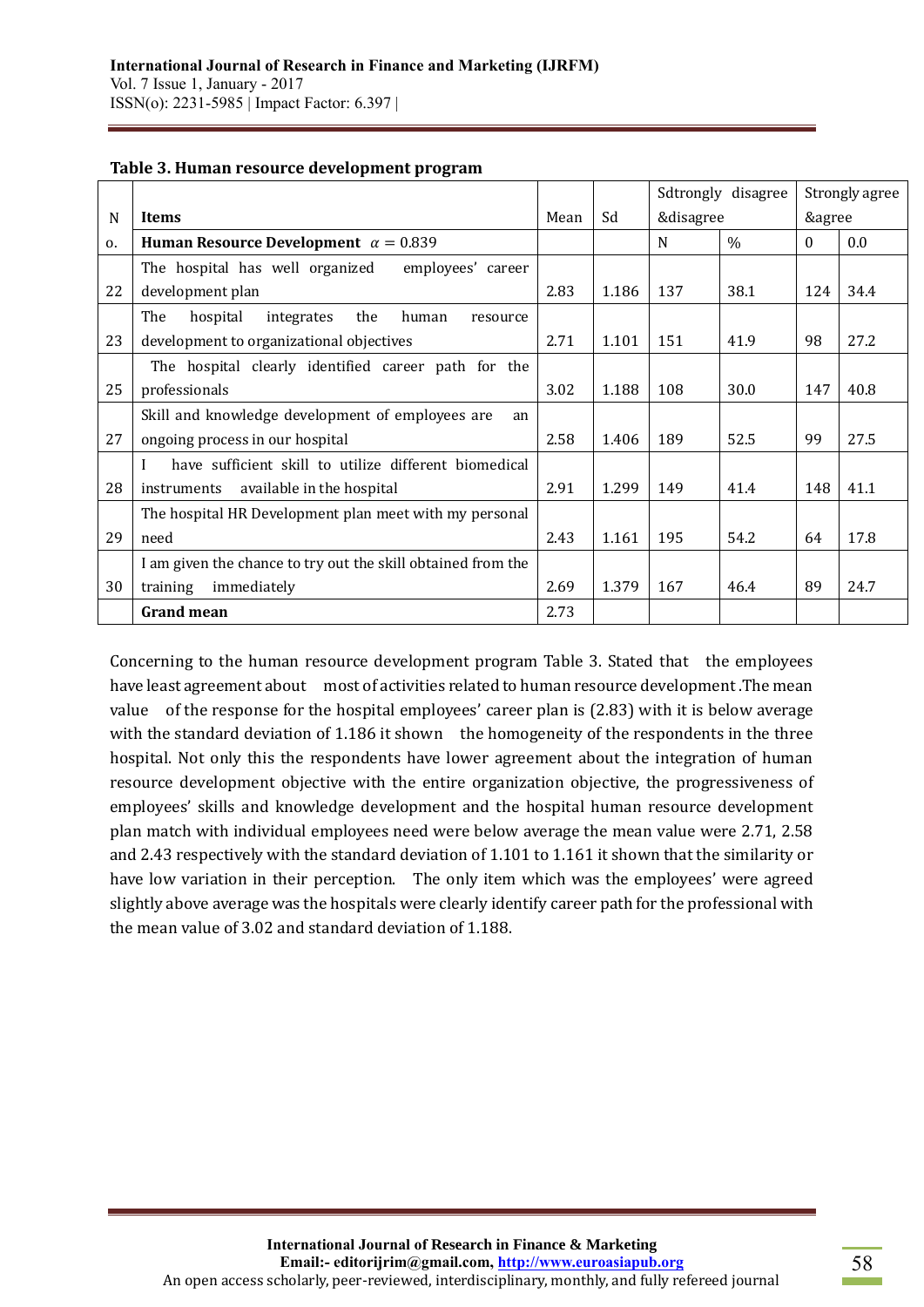|    | Reward $\alpha = 0.815$                                      |      |       | $\Omega$ | 0.0  | 0   | 0.0  |
|----|--------------------------------------------------------------|------|-------|----------|------|-----|------|
|    | When I do something extraordinary I know that I will receive |      |       |          |      |     |      |
| 31 | some financial bonus/reward                                  | 2.58 | 1.396 | 188      | 52.2 | 36  | 10.0 |
|    | monthly<br>salary(my permanent<br>The hospital<br>design     |      |       |          |      |     |      |
|    | income) and the annual increases closely to<br>my            |      |       |          |      |     |      |
| 32 | qualifications and my performance                            | 1.99 | 1.206 | 247      | 68.6 | 51  | 14.2 |
| 33 | I got an annual bonus regardless of my<br>performance        | 1.8  | 1.154 | 273      | 75.8 | 36  | 10.0 |
|    | recognize and incentivized my individual<br>The hospital     |      |       |          |      |     |      |
| 35 | efforts and achievements                                     | 2.36 | 1.34  | 217      | 60.3 | 97  | 26.9 |
| 36 | I will be rewarded for the job well done                     | 2.72 | 1.331 | 162      | 45.0 | 121 | 33.6 |
|    | <b>Grand mean</b>                                            | 2.29 |       |          |      |     |      |

#### **Source:**

Table 4. Shown that, the employees have lowest agreement mean value 2.29 about the implementation of systematic practice of rewards. The mean value for the item related to rewards ranges between 2.72 to 1.8 with the standard deviation variation of 1.396 and 1.154 still it show homogeneity of the respondents. The gap of the response didn't be much. The employees have lowest agreement on the idea that have got financial bonus/reward when they do something extraordinary the mean of the response is 2.85 with the standard deviation of 1.396. Relatively the deviation is slightly bigger than the other responses.

#### **Table 5 Management Support**

|    | Management Support $\alpha = 0.855$                    |      |       | $\theta$ | 0.0  | $\theta$ | 0.0  |
|----|--------------------------------------------------------|------|-------|----------|------|----------|------|
|    | Hospital management believed that having satisfied     |      |       |          |      |          |      |
| 37 | employees is as important as having satisfied clients  | 2.52 | 1.325 | 189      | 52.5 | 104      | 28.9 |
|    | The management of the hospital are committed to        |      |       |          |      |          |      |
| 39 | satisfied my needs                                     | 2.3  | 1.264 | 221      | 61.4 | 79       | 21.9 |
|    | The management is willing to fulfill<br>required       |      |       |          |      |          |      |
| 40 | to facilitate processional health service<br>resources | 2.95 | 1.229 | 136      | 37.8 | 149      | 41.4 |
|    | Before making any decision<br>the management           |      |       |          |      |          |      |
| 41 | evaluate its impact on employees                       | 2.46 | 1.242 | 180      | 50.0 | 91       | 25.3 |
| 42 | Management encourages team working                     | 3.06 | 1.265 | 128      | 35.6 | 168      | 46.7 |
|    | <b>Grand mean</b>                                      | 2.65 |       | $\theta$ | 0.0  | $\theta$ | 0.0  |

**Source:** Survey of 2016

Concerning the management **s**upport for the professional worker Table 5 indicated that majority 52.5% of the respondents express their disagreement about the believes of the management towards the importance of having satisfied employees as equal to have satisfied external customers. The mean value of the response of this item was below average which is 2.52 with a standard deviation of 1.325. Regard to the management commitment to satisfy the individual employee needs majority 61.4% of the respondents were disagree. Relatively better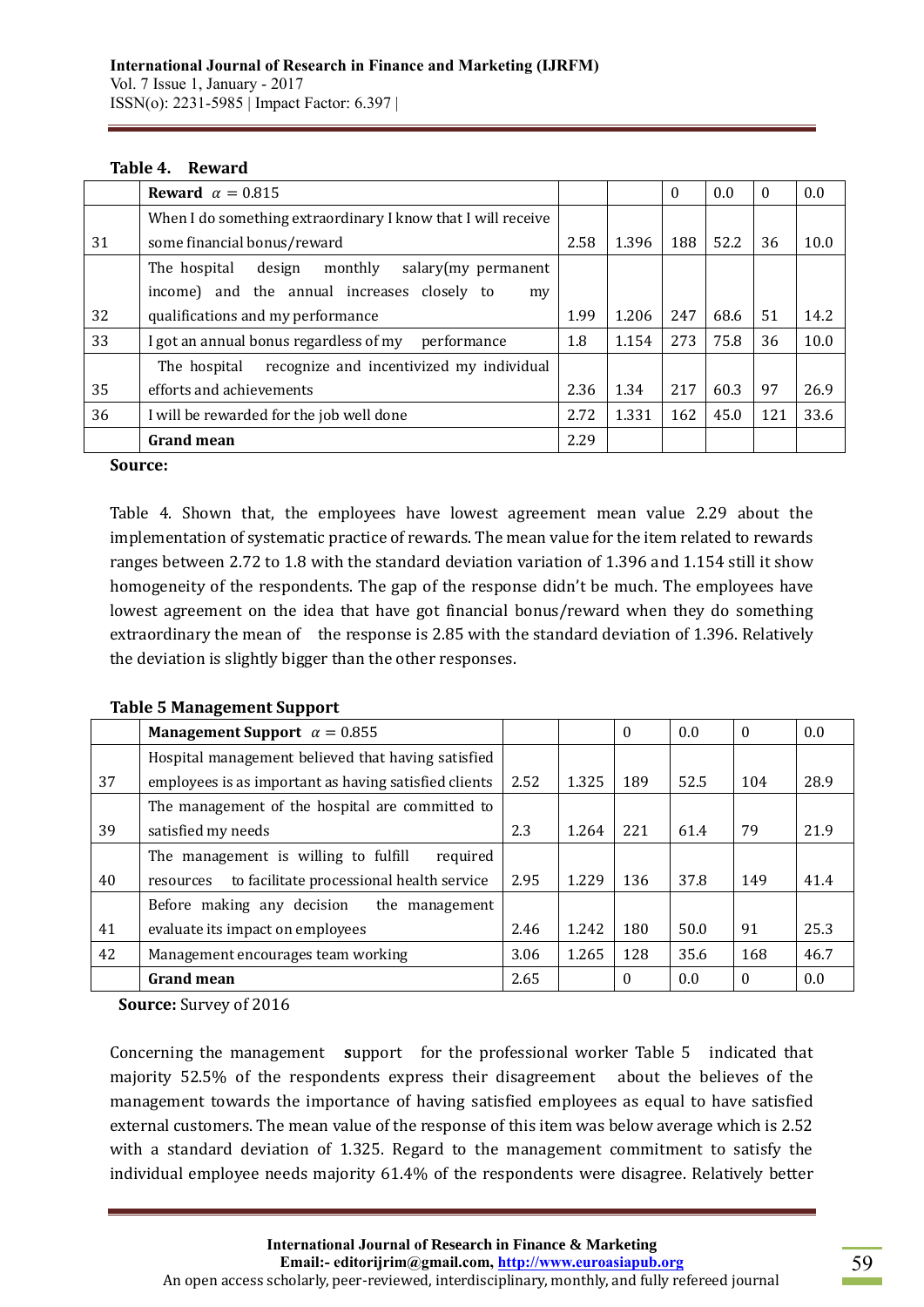number 41.1% of respondents were agreed by the management willingness to fulfill required resources in the hospital and the mean value also slightly lower than the average which is 2.95. Near to half 46.7% of respondents also agreed the management encourages team working in the hospital the mean vale also average (3.06). Whereas, half 50% of the respondents disagree about the idea before making any decision the management evaluate its impact on employees. Generally the grand mean 2.65 indicated that professional employee relatively lower agreement about the practice of management support to facilitates their expertise activity in the hospitals.

Regard to the perception difference that has in different category of professional group of the hospital the one way ANOVA was conducted.

|               |                | of<br>Sum |     | Mean   |       |      |
|---------------|----------------|-----------|-----|--------|-------|------|
|               |                | Squares   | df  | Square | F     | Sig. |
| Communication | Between Groups | 17.294    | 3   | 5.765  | 8.924 | .000 |
|               | Within Groups  | 229.970   | 356 | .646   |       |      |
|               | Total          | 247.264   | 359 |        |       |      |
| Training      | Between Groups | 2.138     | 3   | .713   | .721  | .540 |
|               | Within Groups  | 351.731   | 356 | .988   |       |      |
|               | Total          | 353.869   | 359 |        |       |      |
| <b>HRD</b>    | Between Groups | 14.421    | 3   | 4.807  | 6.307 | .000 |
|               | Within Groups  | 271.361   | 356 | .762   |       |      |
|               | Total          | 285.782   | 359 |        |       |      |
| <b>RWS</b>    | Between Groups | 11.308    | 3   | 3.769  | 3.926 | .009 |
|               | Within Groups  | 341.767   | 356 | .960   |       |      |
|               | Total          | 353.075   | 359 |        |       |      |
| <b>MGTS</b>   | Between Groups | 23.754    | 3   | 7.918  | 8.300 | .000 |
|               | Within Groups  | 339.604   | 356 | .954   |       |      |
|               | Total          | 363.358   | 359 |        |       |      |

**ANOVA**

A one way between group analysis of variance was conducted to explore the impact of participants' categorical difference on the perception of internal marketing practices. Participants divided in to four classes according their special profession which are physician, Nurses, laboratory technician and pharmacists.

In the case of hospital's internal marketing practices specifically how much internal communication (Communication in the ANOVA table)performed in the table shown the descriptive analysis that indicated that the mean value accounted 2.89, it is below average score (3.00). To check assumption of homogeneity of variance of the four professional group perception score the levene's test was used. The result F(3,356) and P= .450 for internal communication, .708 Training, .509 Human resource development 0. .695 for reward system and .255 for management support indicated that the group variance are equal which means it is not significantly difference the data met the assumption of homogeneity of variance. There was statistically significant difference at the  $p < 0.001$  level in hospitals' internal communication perception score for four groups professional categories F(3,359)= 8.924.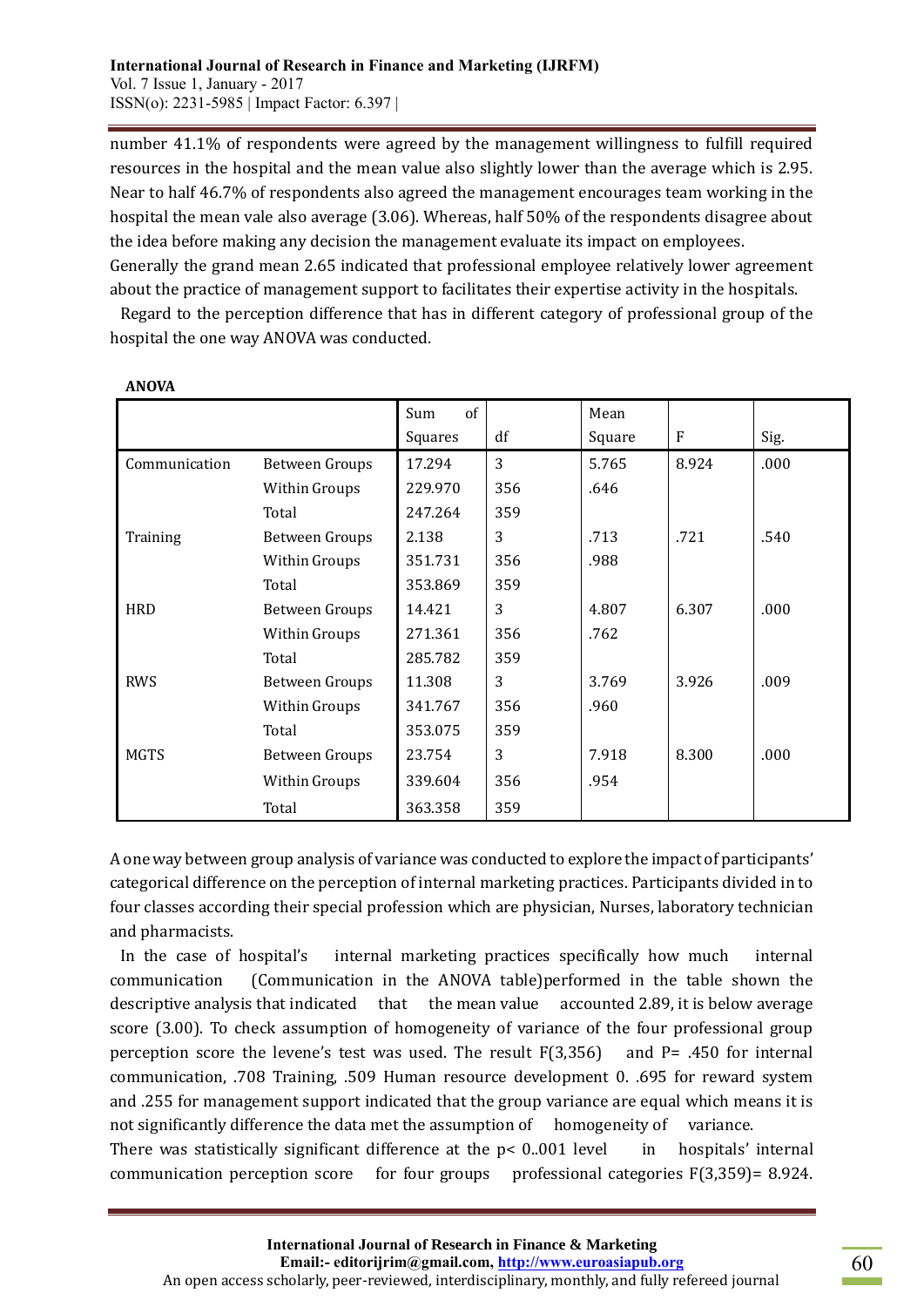Despite the mean score reaching statistical significant, the actual difference in mean score among group was medium. The effect size calculated using eta squared was 0.06 according to Cohen (1988) this effect level measured medium level effects.

Post-hoc comparisons using the Tukey HSD indicated that the score for physician M=2.78 SD= 0.89 was significantly different from nurses perception score M=3.1 SD=. 0.78. There was no statistically significant difference in mean scores between the Physician perception with the laboratory technician perception mean score and pharmacist perception mean score

Another component of internal marketing practice component is training. There was no statistically significant difference at the  $p< 0.001$  level  $p=0.540$  in hospitals' training related practices perception score for four groups professional categories F(3,356)= .721. The mean score value is not statistically significant the actual mean score difference eta square measured is very low (0.006) it indicates low level effect.

Post-hoc comparison using the homogeneous subset results of Tukey HSD shown that the mean groups of professionals listed under the same subset are not significantly different in their mean score perception of training practices of the hospitals. The perception score of training related activities of the hospitals of pharmacist, laboratory technicians, nurses and physician are not significantly different.

In the case of hospitals' human resource development activities there were significant differences at P < 0.001 level the mean score of among different professional group perception score that indicated in ANOVA table the F test result F(3,356) = 6.307. However, the mean score value was statistically significant the actual mean score difference eta square measured shown that the effect of the difference is not that much great which is (0.55) it is between the lower and medium level effect. Post hoc comparison using the homogeneous subset result of Tukey HDS result shown that the mean groups of professionals listed under the same subset are not significantly different in their mean score perception of human resource development practices of the hospitals. The perception score of human resource development related activities of the hospitals of pharmacist and laboratory technician are not significantly different. And also the perception score of physician and perception score of nurses are not significantly different.

Regard to the hospitals reward system and related activities There was no statistically significant difference at the p< 0.05 level p=0.009 in hospitals' reward systems and related practices perception score for four groups professional categories F(3,356)= 3.926. Despite the mean score value laying on statistically significant level the actual mean score difference eta square measured is very low (0.032) it indicates low level effect.

Post-hoc comparison using the homogeneous subset results of Tukey HSD shown that the mean groups of professionals listed under the same subset are not significantly different in their mean score perception of reward system of the hospitals. The perception score of reward related activities of the hospitals of pharmacist, laboratory technicians, nurses and physician are not significantly different.

When we see the result of perception score of professional groups perception related to the management support of the hospitals, there was statistically significant difference at the p< 0..001 level in hospitals' management support perception score for four groups professional categories F(3,356)= 8.300. Even though the mean score reaching statistical significant, The effect size calculated using eta squared was 0.065 according to Cohen (1988) this effect level measured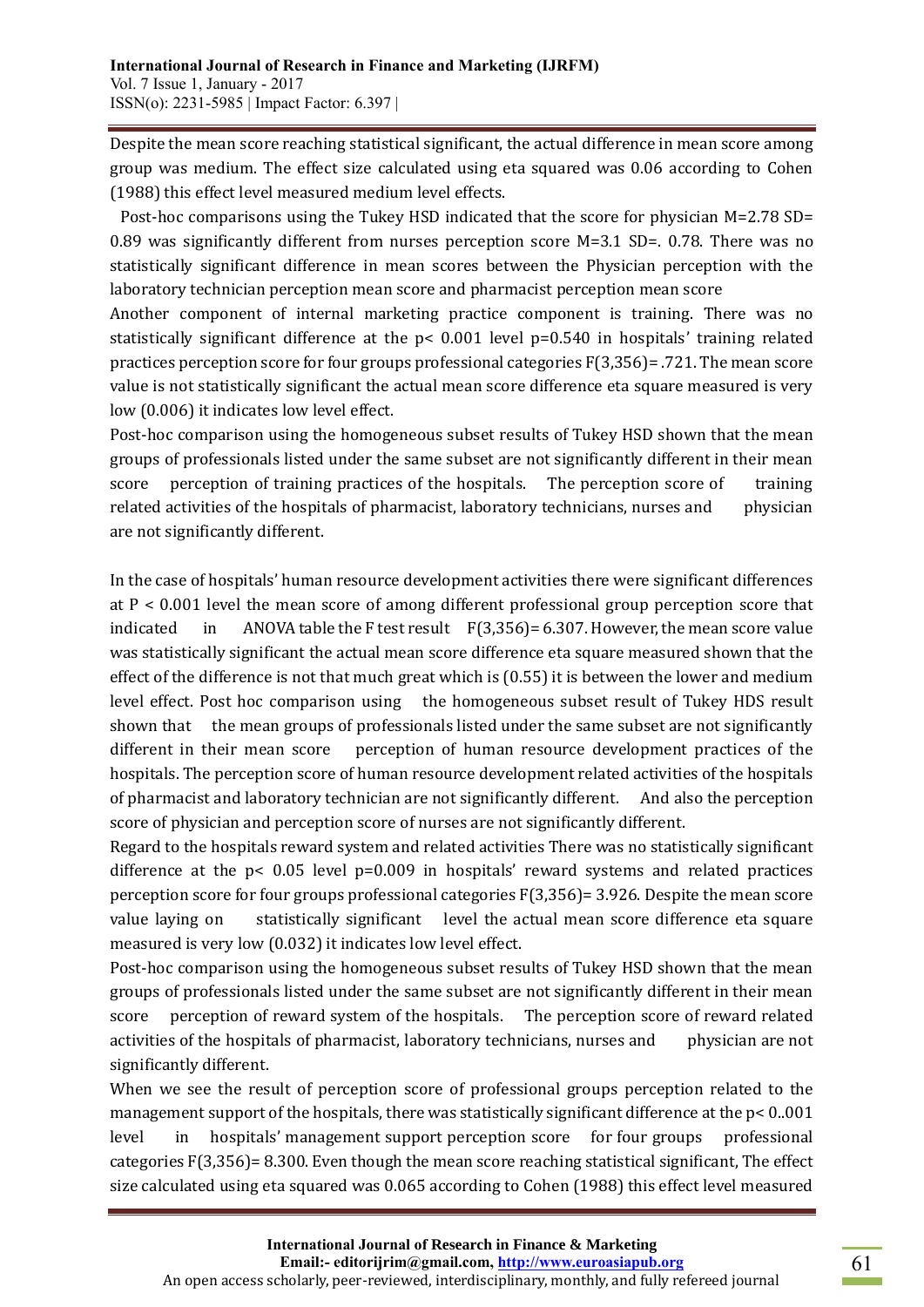medium level effects. Hence the actual difference in mean score among group was medium.

Post-hoc comparison using the homogeneous subset results of Tukey HSD shown that the mean groups of professionals listed under the same subset are not significantly different in their mean score perception of management support of the hospitals. The perception score of reward related activities of the hospitals of pharmacist, laboratory technicians, nurses and physician are not significantly different.

### **Hypothesis testing**

|                                                                                       | F-Value | P-Value | Result   |
|---------------------------------------------------------------------------------------|---------|---------|----------|
| Professionals significantly differ in their perception about internal<br>H1a.         | 8.924   | 0.000   | Accepted |
| practices of the Hospitals<br>communication                                           |         |         |          |
| Professionals significantly differ in their perception about training<br>H1b.         | .72     | 0.540   | Rejected |
| practices of the Hospitals                                                            | 1       |         |          |
| Professionals significantly differ in their perception about human<br>H1c.            | 6.307   | 0.000   | Accepted |
| resource development practices of the Hospitals                                       |         |         |          |
| Professionals significantly differ in their perception about reward<br>H1d.           | 3.926   | 0.009   | Accepted |
| related practice of the Hospitals                                                     |         |         |          |
| Professionals significantly differ in their perception about the<br>H <sub>1</sub> e. | 8.300   | 0.000   | Accepted |
| management support of the Hospitals.                                                  |         |         |          |

Based on the ANOVA result the already developed hypotheses are accepted except the professional perception about training practice the hospitals. Almost all groups of professional have similar perception specially the perception difference that has in the group of professional statically insignificant. Therefore the developed research hypothesis is rejected.

# **Conclusion**

The basic aims of this article are to assess the internal marketing practice of the public health care service organization. Evaluation of the perception difference of among groups of the professional employees about the internal marketing practices of sample hospitals. Based on the result all of the selected internal marketing elements performed below average level in the entire sample Hospitals.

The internal marketing practices of the public health service organizations were measured according to five constructs, namely the internal communication, Training, Human resource development, reward system and management support. As a result, Internal Marketing has not been communicated and established amongst employees in the way that was intended in the hospitals. As per the result of descriptive analysis of the perception of professional employees about five of the internal marketing elements practices are below average. The basic concept of internal marketing is special attention toward employees of all organizational levels as internal customers (Gronroos, 2001). Now a day many researches indicated that the service organization give special emphasis for employees by implementing the internal marketing practices. However, the result of this article implied that the employee have not proper attention by the organization. Further more the different group of professionals have not similar perception about the hospital current activities related to internal markeiting activities. .Specifically about the communication,